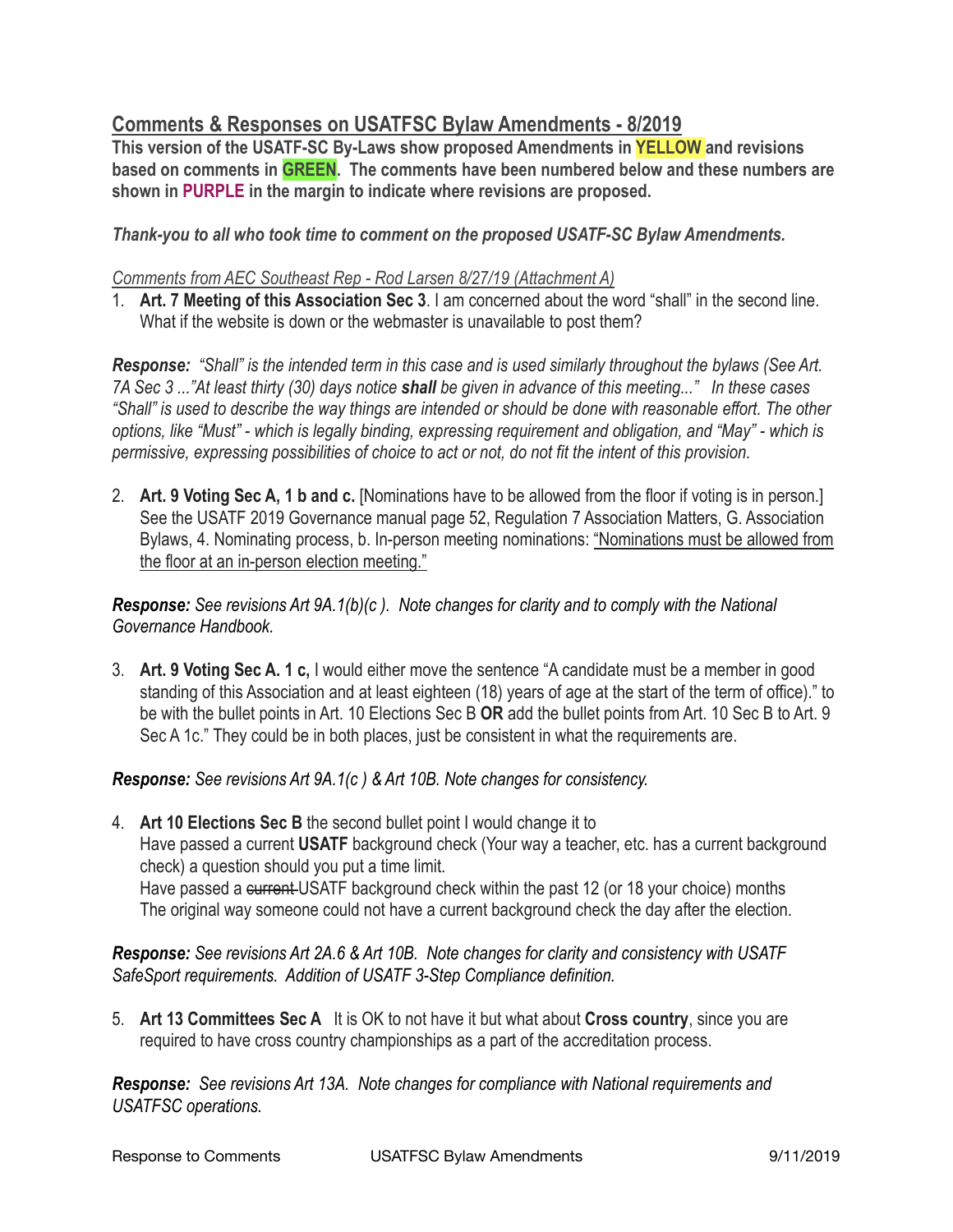6. **Art 13 Committees Sec C 1**. After the first sentence I would add the four bullet points from Art 10 Elections Sec B so all leadership is what is being referred to as "Three Step compliant."

*Response: See revisions Art 2A.6, Art 10B & Art 11B Note changes for clarity and consistency with USATF safeSport requirements. Addition of USATF 3-Step Compliance definition.*

#### *Comments from USATF-SC Member - Linda Ellis 8/27/19 (Attachment B)*

7. **Article 7 item 3** , USATF in person meetings allow for nominations from the floor. It is important that we align our Association bylaws with the National Governance Manual and not contradict it.

*Response: See revisions Art 9A.1(b)(c ). Note changes for clarity and to comply with the National Governance Handbook.*

8. **Article 2. Item 5** is vague in that you make no provisions for the person or persons in question making an honest effort to reimburse the Association. How are the "not in good standing" members notified and who decides? People who owe the Association money should be a legal matter not a bylaw amendment. Adding this item now is for moving forward. The amendment wasn't in place at the time so you cannot retroactively block a person based on anything prior to 2019 if the amendment does pass. These amendments are for moving forward not for what you say happened in the past.

## *Response: See revisions Art 2A.5, Note changes for clarity and internal consistency (see Delinquency USATFSC Art. 6H).*

9. One last item to clarify on the counting of the ballots. Each constituency is entitled to 20 votes/20%. If Athletes bring 10 people, they only get 10 votes. If membership brings 25 people, they only get 20 votes. There are no adjustments made if athletes bring less than their 20 votes or if membership has more than 20 voters. Unless members qualify in another category, they will need to determine who will vote under the overage category.

*Response: This matter has been settled by the precedential ruling on the Ellis v Jordan grievance. The USATFSC AAP formal ruling of December 17, 2018, determined that no errors had been made in the recounting of ballots on August 18, 2018, and denied the grievance. This decision was not appealed. (See Attachment C)* 

## **Attachements:**

- A Gmail Comments from Rod Larsen, 8/27/19
- B Gmail Comments from Linda Ellis, 8/27/19
- C Final & Written Decision of the AAP Ellis v Jordan, 12/17/18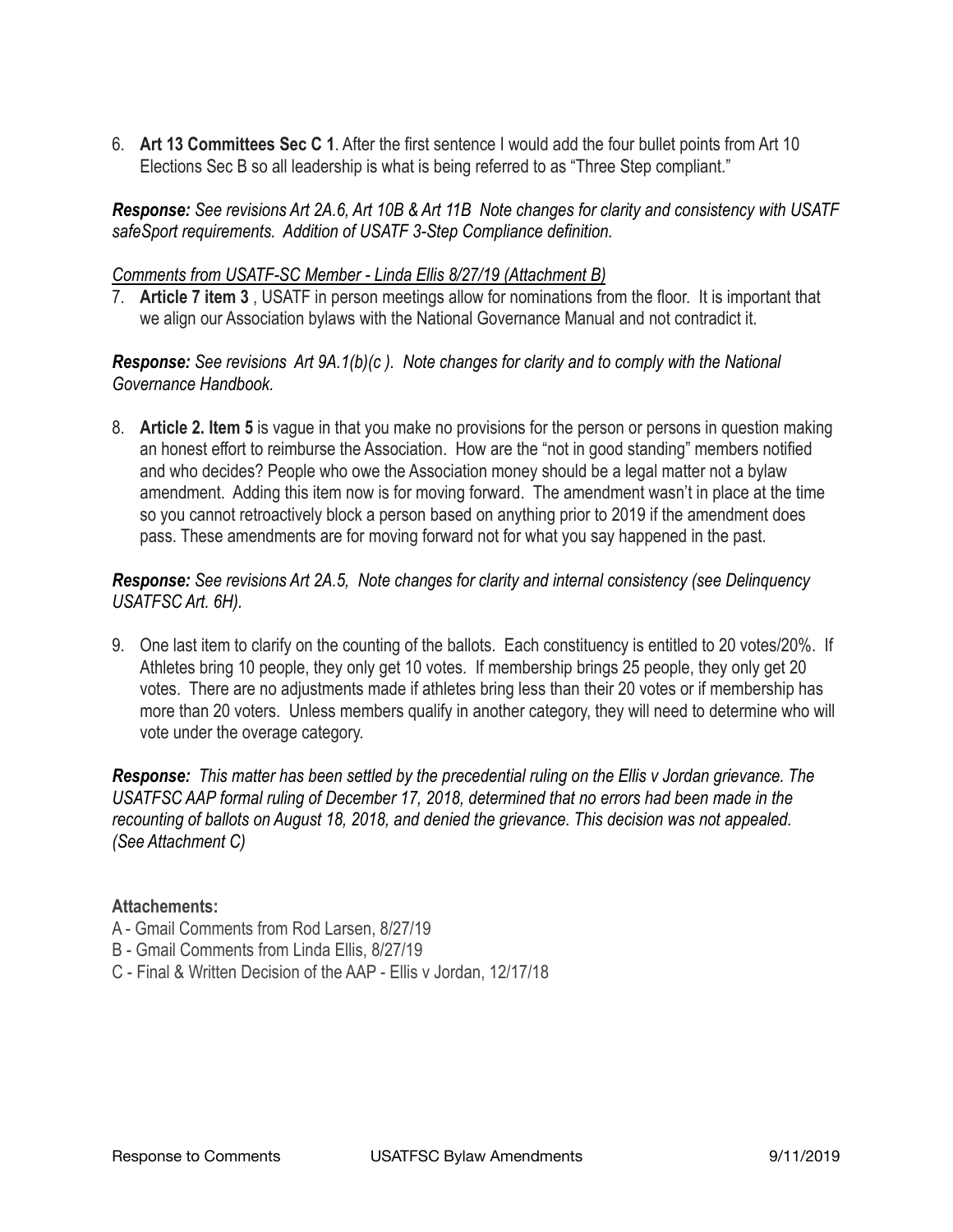# **Proposed USATF-SC By-Law Amendments are shown in YELLOW Response to Comment revisions are in GREEN Comment # referenced is annotated in PURPLE**

## **BYLAWS OF THE SOUTH CAROLINA ASSOCIATION OF USA TRACK & FIELD, INC.**

## **ARTICLE 1**

## NAME

- A. The name of this Association shall be: South Carolina Association of USA TRACK & FIELD, Inc., herein referred to as "this Association", "this corporation", or "USATF-SC". These names may also be used in other documents.
- B. The acronym "USATF" may be used in lieu of USA TRACK & FIELD, Inc.

## **ARTICLE 2**

## **DEFINITIONS**

- A. The term USATF shall include all athletics under the jurisdiction of and defined by USATF. All other terms used herein shall be as defined in the Bylaws of the USATF, Article 2 "Definitions" unless otherwise noted.
	- 1. International Athlete: means an athlete who has represented the United States in international competition held under IAAF jurisdiction in Athletics (not including World Youth or World Masters events) within the preceding ten (10) years.
	- 2. Active Athlete: means any individual who has competed in a USATF sanctioned event in the previous 24 calendar months.
	- 3. Without Delay: means within 10 business days unless a request for an extension is requested and approved in writing.

4. Constituency: one of the five (5) USATF constituencies: active athletes, coaches, officials, organizational members, and other members.

5. Member in Good Standing: Must 1) be a current member of USATF-SC; 2) have never been suspended for a safe-sport violation; 3) have never been sanctioned, suspended, or received a written reprimand as a result of a USATF-SC, USATF, USADA or WADA disciplinary hearing, ethics or PED violation, unless such sanction, suspension, or written reprimand has subsequently been reversed or rescinded; 4) must not owe be delinquent on payment of their fees or dues, have withheld monies entrusted to them in an official USATF-SC capacity such that others are caused to be deemed delinquent, and/or withheld any monies entrusted to them in an official USATF-SC capacity beyond the time requirements of these Bylaws. Such monies may include but are not limited to sanction fees, membership fees, gate receipts, officials fees, or USATF-SC funds spent on unapproved items. or funds paid to the individual in question acting on behalf of USATF-SC in any role. but not yet passed on to USATF-SC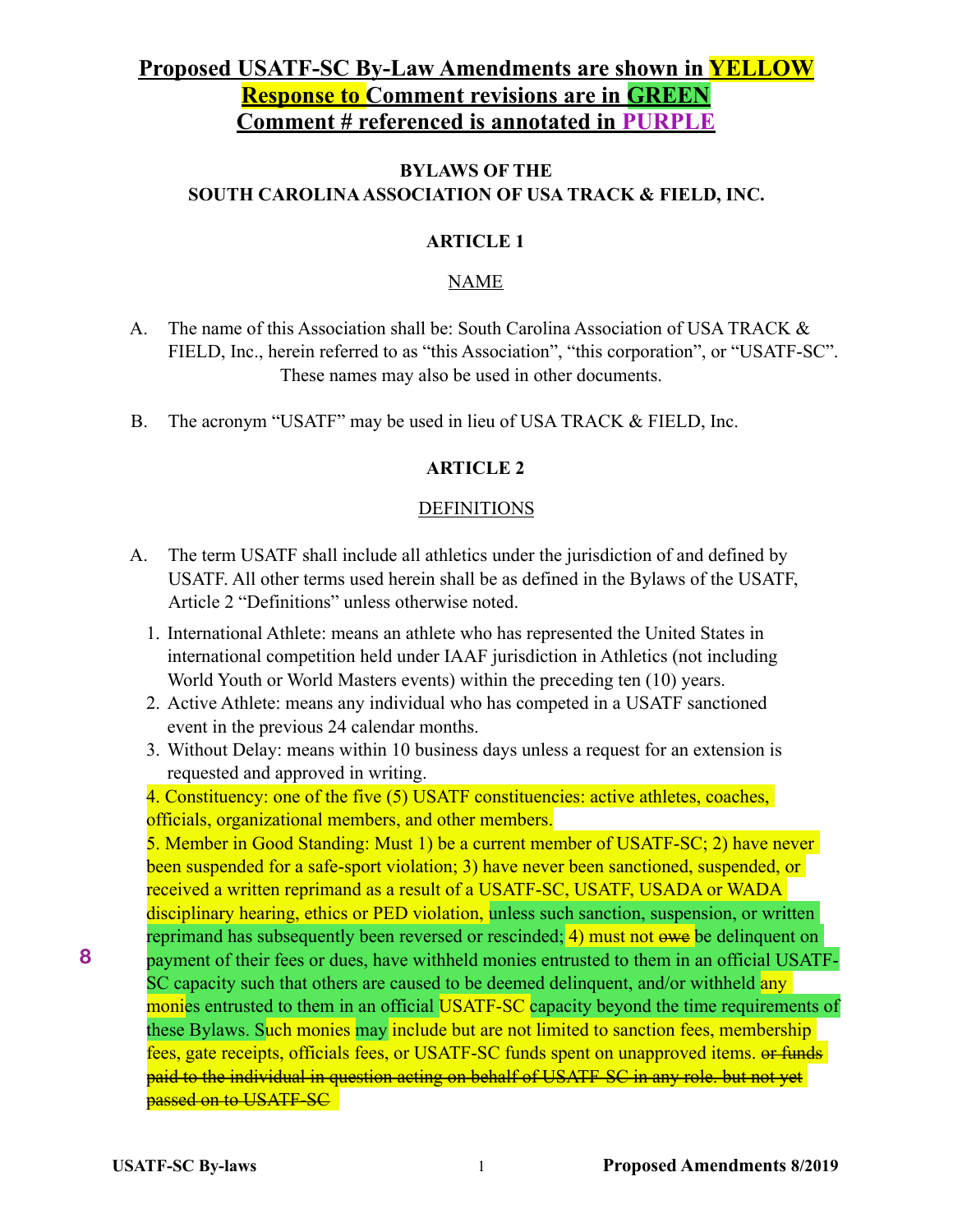6. USATF 3-Step Compliant: Must have a USATF membership, have successfully completed the appropriate USATF background screening, and have successfully completed a current SafeSport Training as determined by USATF SafeSport requirements.

## **ARTICLE 3**

## PURPOSE

 A. The purpose of this Association is to encourage, improve and promote Athletics in the State of South Carolina in accord with and as defined by the By-laws and Regulations of USATF, Section 501(c)(3) of the Internal Revenue Code of the Internal Revenue Service, Department of the Treasury, USA.

## **ARTICLE 4**

## **ORGANIZATION**

 A. This Association shall be incorporated under the laws of the State of South Carolina as a non-profit corporation and shall be approved by the proper authority as qualified under and in accord with Section 501(c)(3) of the Internal Revenue Code.

## **ARTICLE 5**

## AUTHORITY OF THIS ASSOCIATION

A. This Association shall utilize that authority granted to it by the Bylaws and Administration Documents of the USATF and to that end shall exercise independent jurisdiction, supervision and control over the administration of its affairs, establish eligibility requirements, training, and govern the acceptance of its members and member clubs, oversee the fair and equitable enforcement of the rules of competition, exercise sanctioning authority for Events and Meets held within the State of South Carolina, develop and propose such standards and rules to improve athletics within the State of South Carolina and encourage its members to engage in local, national and international competition.

## **ARTICLE 6**

## **CONSTITUENCY**

- A. Individuals: Any person who meets the criteria for individual membership as determined by USATF shall be eligible for membership. This includes athletes, officials, coaches, administrators, and any others named by the USATF.
- B. Clubs: Any organization that meets the criteria for membership as determined by USATF shall be eligible for membership. This includes clubs, organizations administering competitions, and any other group(s) designated by USATF.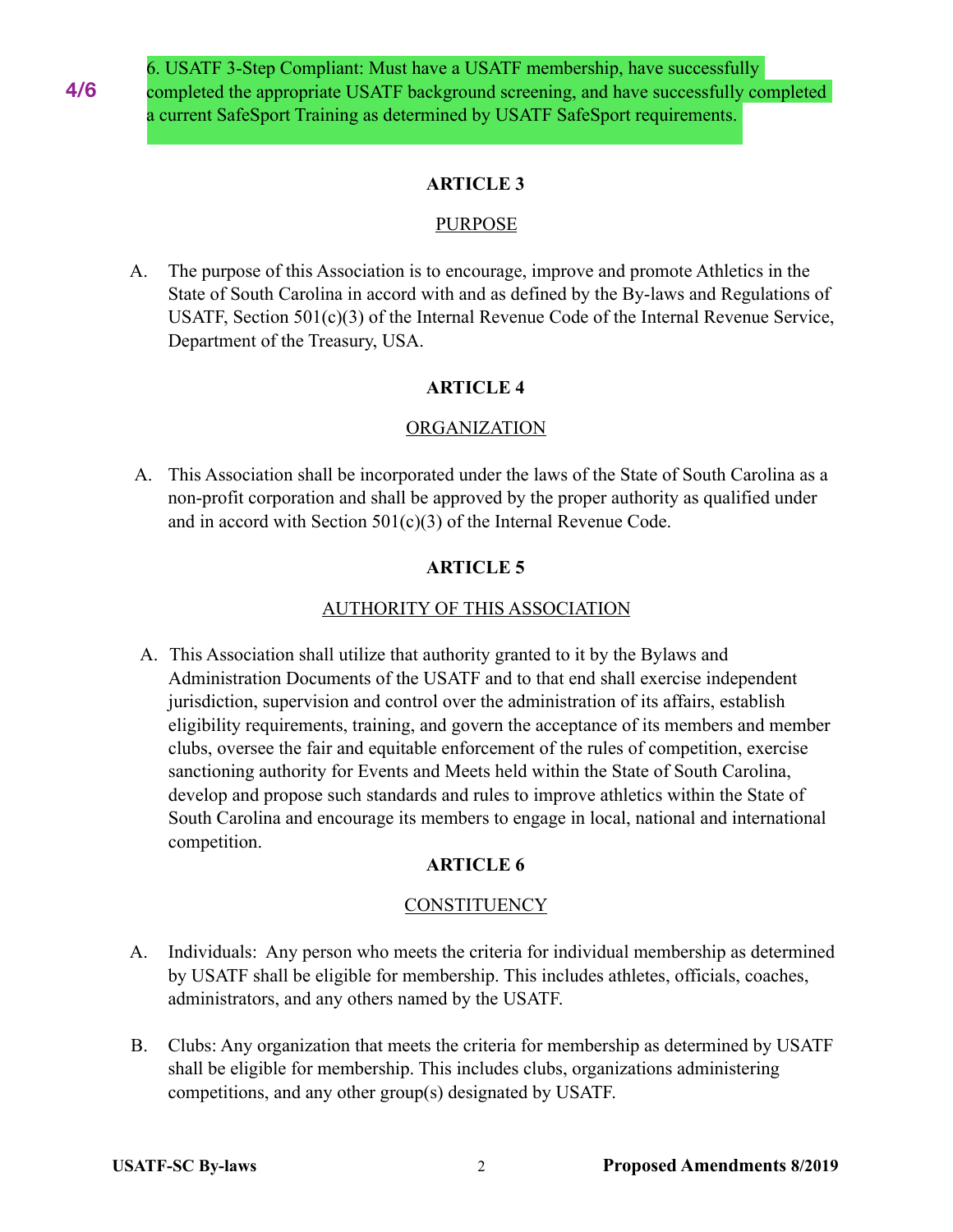- C. Applications for membership shall be in accordance with USATF Bylaws and regulations, and on a form issued and approved by the Association.
- D. Dues and fees for the various classifications of members shall be established by action of the Association membership at the Annual Meeting or Special Meeting called for that purpose and for which at least thirty (30) days notice has been given under Article 7 of these Bylaws.
- E. Membership shall run from January 1 to December 31 of the calendar year.
- F.Any individual or group which violates any provision of these Bylaws, standing rules or regulations, may be suspended after due notice and opportunity for hearing, by action of a body designated to hold such hearings, until the next meeting of this Association at which time the suspension may be upheld or rescinded by majority vote of the members, or such individual or group may be expelled by a two-thirds vote of the members present.
- G. Compliance with policies: All members, whether an individual, club, organization, or other constituency defined in these bylaws and regulations, shall abide by any and all USATF policies and procedures and agree to comply with and be bound by the safe sport rules, policies and procedures of USATF and the U.S. Center for Safe Sport and to submit, without reservation or condition, to the jurisdiction of USATF and the U.S. Center for Safe Sport for the resolution of any alleged violations of those rules, policies and procedures, as may be amended from time to time.
- H. Delinquency: Any Association member, club or organization failing to pay its fees or dues on time shall forfeit the right to representation and to vote, upon thirty (30) days' notice. The member must successfully reapply for membership to regain its voice or vote in this Association's affairs.

## MEETINGS OF THIS ASSOCIATION

## A. ANNUAL MEETING:

**8**

- 1. Shall be held within the geographical area of the State of South Carolina, during the month of August. At least thirty (30) days notice shall be given in advance of this meeting, by regular mail, fax or conference telephone call, newsletter or web site. If a web site is used to inform members of meetings, then the web site address must be published in a mailing or newsletter. Notice must be sent by email to this Association's current membership list provided by the National Office. Notice must be sent by mail to any member making a written request for notice by mail within one year of an election.
- 2. Any notice of a meeting change or a change in the election process, not previously publicized, must be distributed at least fourteen (14) days prior to the meeting. The proposed agenda shall be included along with the meeting notice.
- 3. Notice of proposed candidates standing for election, along with the written nomination, second, and acceptance, shall be posted on this Association's website at least fourteen (14) days prior to the meeting. A statement from the candidate may also be submitted

**1**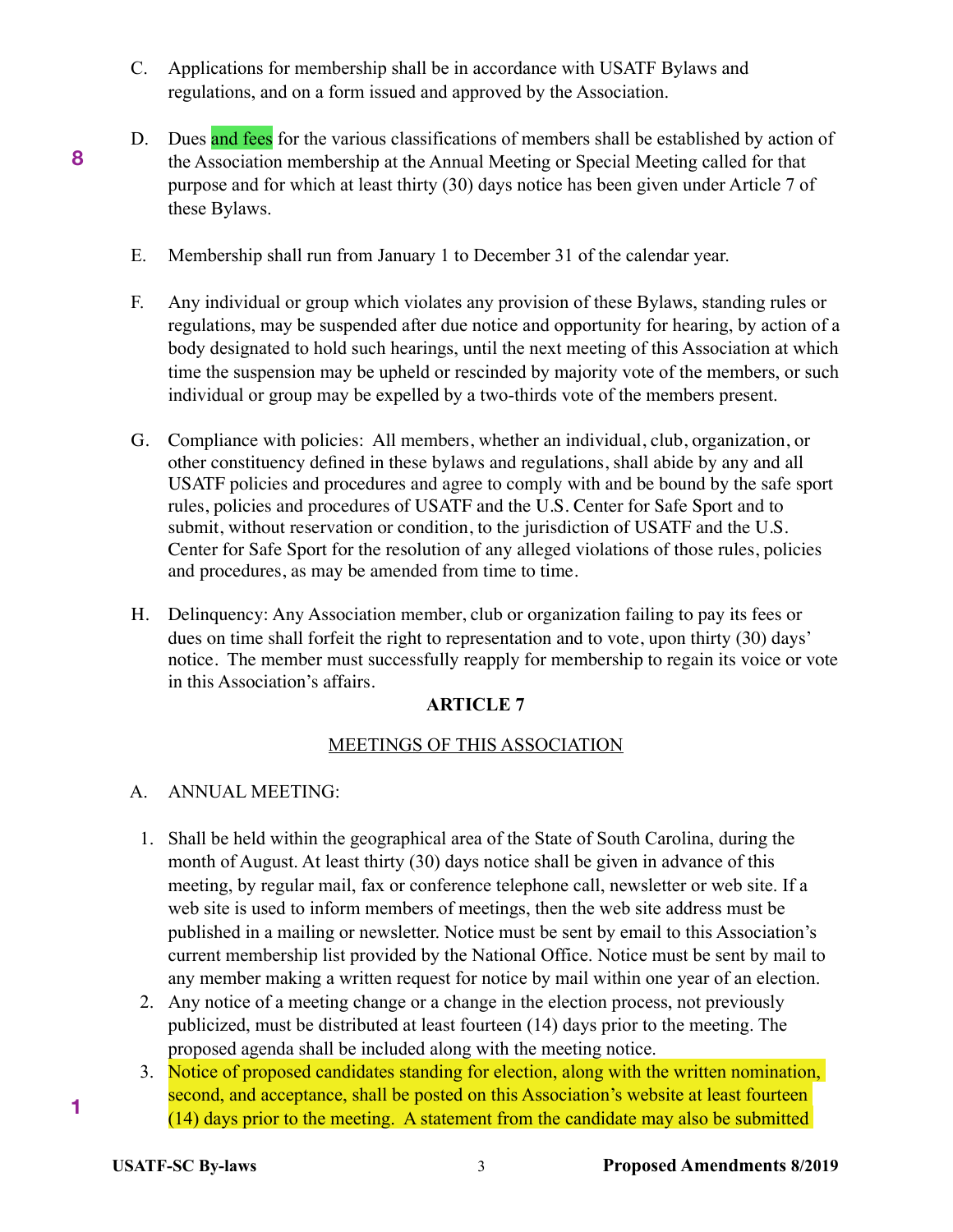and posted on the website. This statement should not exceed 500 words and must be submitted electronically to the Association Secretary at least twenty-one (21) days prior to the election.

- B. Special Meetings: May be called at any time by the President or Secretary of this Association. At least fifteen (15) days notice shall be given and the reason stated for the meeting by the means established under Article 7, Section A of these Bylaws. A minimum of fifteen (15) members must be present to establish a quorum and at least twenty percent (20%) of those voting must be active athletes.
- C. Committee Meetings: Shall be held at the call of the Committee Chair. Committee Meetings shall require seven (7) days notice, unless all committee members agree to a shorter notice.
- D. Records: All Boards, Committees, Councils, and Task Groups shall designate a recording secretary. Within thirty (30) days of the meeting, draft minutes shall be sent to the Secretary of this Association and to all members of the group holding the meeting by the Secretary recording all official action(s) taken. All written reports or a summary of such reports shall be issued with draft minutes.
- E. Quorum:
	- 1. Annual meeting: A minimum of ten percent (10%) of Member Clubs must be represented to establish a quorum, and at least one (1) Active athlete.
	- 2. Other meetings of this Association: A minimum of fifteen (15) members must be present to establish a quorum.
	- 3. Committees, Councils, and Task Groups: At least forty percent (40%) of the membership of these groups must be present to establish a quorum.

## **ARTICLE 8**

## ORDER OF BUSINESS

- A. At the Annual Meeting of this Association the following order of business shall be followed:
	- 1. Roll Call of Officers.
	- 2. Reading of minutes of last Annual Meeting and all Special Meetings called since.
	- 3. Treasurer's Report, submission of audited annual financial statement and proposed budget.
	- 4. Report of Officers and Committees.
	- 5. Unfinished Business.
	- 6. New Business.
	- 7. Nominations and elections as scheduled including special elections.
	- 8. Site Selections: Report of sport committee and special committees.
	- 9. Awards Presentation.
	- 10. Adjournment.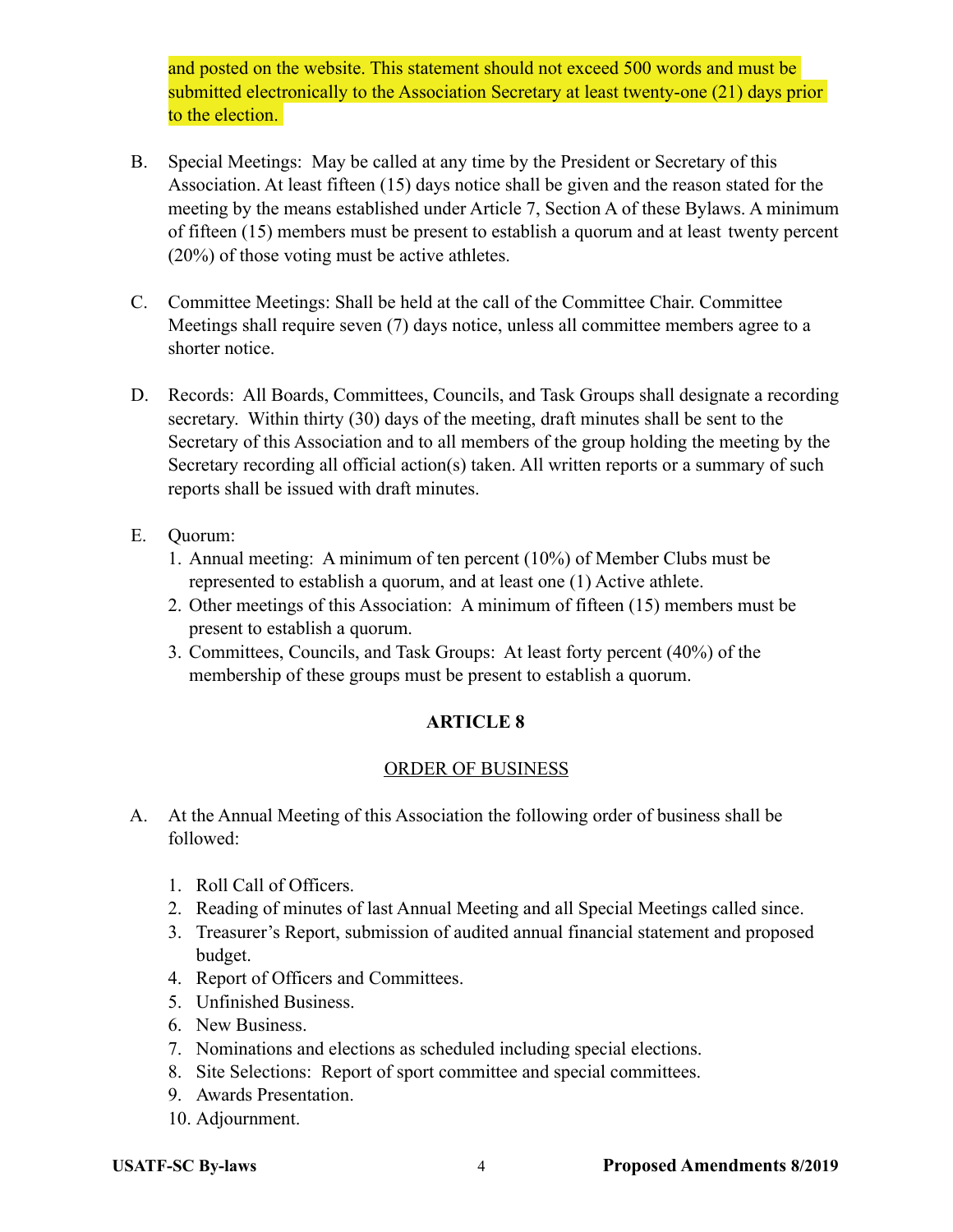- B. The current edition of Roberts Rules of Order (Revised) is the general rule of order, except where such rules  $\frac{1}{10}$  conflict with the provision of these Bylaws. In such case(s) these Bylaws shall take precedent and prevail.
- C. Reports from the Treasurer and Membership Chair should be available at every meeting. All officers and committee chairs should provide the President a written report three (3) days prior to each meeting for distribution at the meeting. Oral reports may be given at the meeting if the President is notified three (3) days prior to the meeting.

### VOTING

- A. At the Annual or Special Meetings of the following shall apply:
	- 1. Nominating process:

**2/7**

**3**

a. Nominations for the USATF-SC elected positions of President, 1st Vice-President, 2nd Vice-President, Secretary, and Treasurer may shall be made in writing and must be accompanied by a written seconder and a written acceptance of the nomination from the nominee. Said written nomination, second and acceptance shall be sent to the Secretary of USATF-SC by electronic mail or by registered mail and received no later than twenty-one (21) days prior to the USATF-SC annual meeting and elections. b. If no written nominations for a position on the list including President, 1st Vice-President, 2nd Vice-President, Secretary, and Treasurer are received in the required timeframe, then all and only then shall nominations shall be from the floor be allowed for that position, or positions for which there are no nominees. The rules of eligibility to run for office, Article 10B of these Bylaws, shall apply to both written and to floor nominations. (*This provision moved to item c, below.)* 

**c.** Nominations may be made and must be allowed from the floor at this

- Association's in-person election meeting. The rules of eligibility to run for office, Article 10B of these Bylaws, shall apply to both written and to floor nominations. A candidate must be a member in good standing of this Association and be at least eighteen (18) years of age (at the start of the term of office). A candidate needs one (1) nominator and one (1) seconder who both are members in good standing of this Association.
	- 2. Conduct of voting: This Association shall use a balanced meeting ballot where only designated members of this Association are eligible to vote.
		- a. Number of votes: There shall be a maximum of one hundred (100) available votes which represents 100% of the voting strength divided among the following five (5) constituencies: active athletes, coaches, officials, organizational members, and other members (which may include elected officers of this Association);
		- b. Voting strengths: Each constituency above is entitled to the following maximum votes: active athletes twenty percent (20%) of the voting strength, coaches twenty percent (20%) of the voting strength, officials twenty percent (20%) of the voting strength, clubs twenty percent (20%) of the voting strength, and other members twenty percent (20%) of the voting strength;

**USATF-SC By-laws** 5 **Proposed Amendments 8/2019**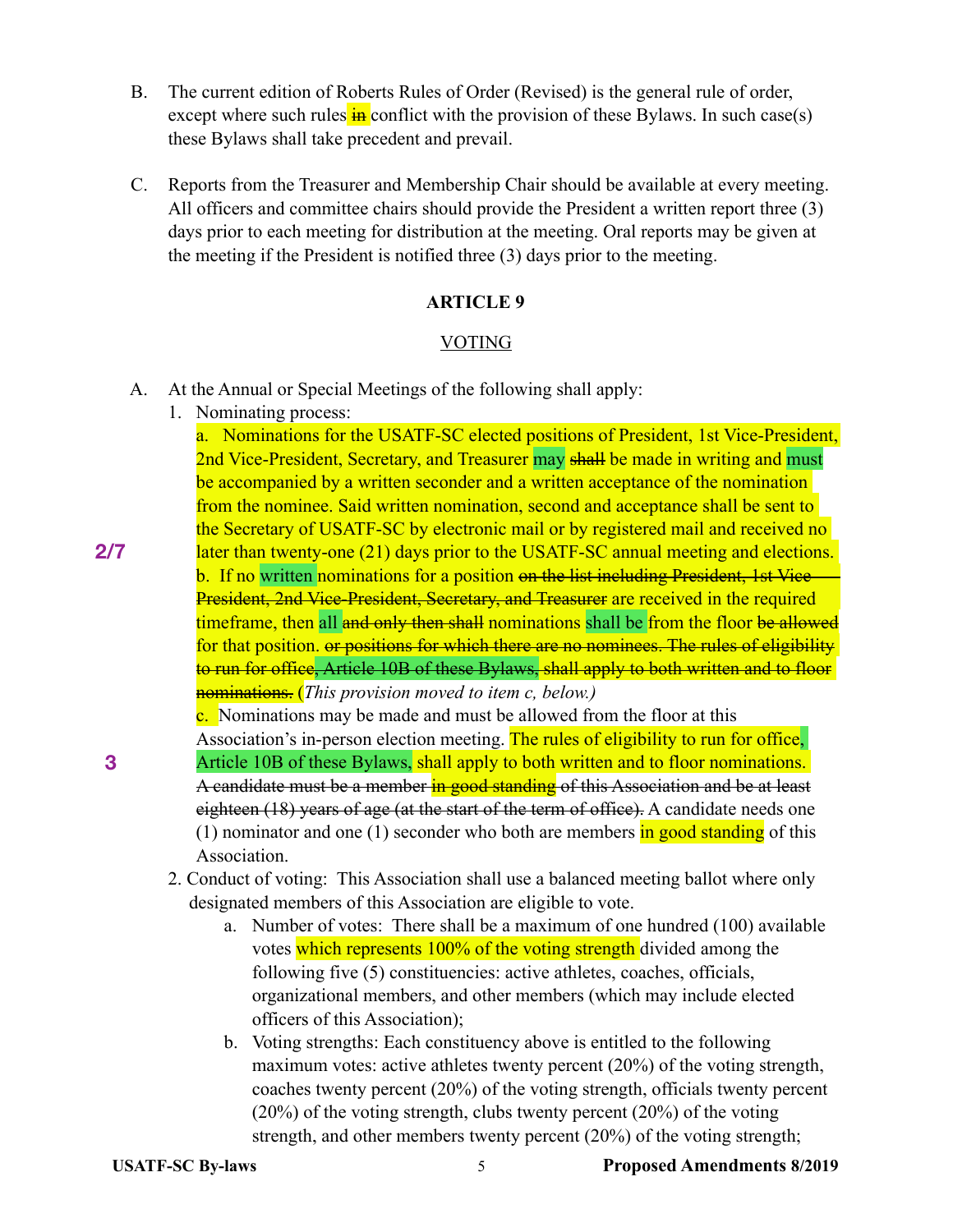except that active athletes must receive a minimum of twenty percent (20%) of the voting strength;

- c. Disputes: Credential disputes must be resolved before the election process is started (i.e. before taking nominations and/or before the report of the nominating committee);
- d. One-person, one-ballot: One (1) person shall cast only one (1) ballot. Individuals who are eligible to cast a ballot in more than one constituency must choose one constituency in which to vote at the meeting;
- e. Caucuses: Constituencies with more individuals than votes allowed will caucus before the election to determine the voters or apportionment of votes;
- f. Athlete caucuses: in an athlete caucus, youth (18-year old), open (noninternational ages 19-39) international ("ten-year" rule regardless of age), and masters (40-and-above) athletes must each be represented if member athletes are present and available. In such a case, the number of votes granted to a division above shall be as equal as possible, regardless of the number of athletes present from a division.
- 3. Voting Criteria:
	- a. One (1) person shall cast one (1) ballot, regardless of the number of positions that person has within this Association;
	- b. There shall be no proxy voting;
	- c. Minimum Age: Voters must be a minimum age of eighteen (18) on the day of election;
	- d. Organizations shall have a minimum of one (1) vote, and each vote cast must be by a different representative;
	- e. All organizations entitled to vote must be members of this Association, and all voters must be members in good standing of USATF-SC;
	- f. Voting membership deadline: Except for renewals from the previous year, individuals must be members for at least thirty (30) days prior to the date of the election (e.g., if the election is held on September 15 the membership must be paid in full by August 16);
	- g. An appointed committee chair or Board member shall not vote in elections in that capacity, but may otherwise qualify for a vote.
	- h. Individuals who are eligible to cast a ballot in more than one constituency may only vote once and must choose one constituency in which to vote.
- 4. Process Conduct of Voting:
	- a. Credentials: The report of the Credentials Committee must take place prior to any nominations. Disputes must be settled before the election process is begun;
	- b. Uncontested elections may be voted by acclamation;
	- c. Contested elections must be held by secret ballot;
	- d. Counting of ballots: A panel of at least three (3) individuals, at least one (1) of whom must be an active athlete, shall count the ballots and sign the tally. All panel members shall be of voting age. The panel shall not include any individual who is a candidate for a contested office. Any ballot opened outside the presence of the entire voting panel shall not be counted;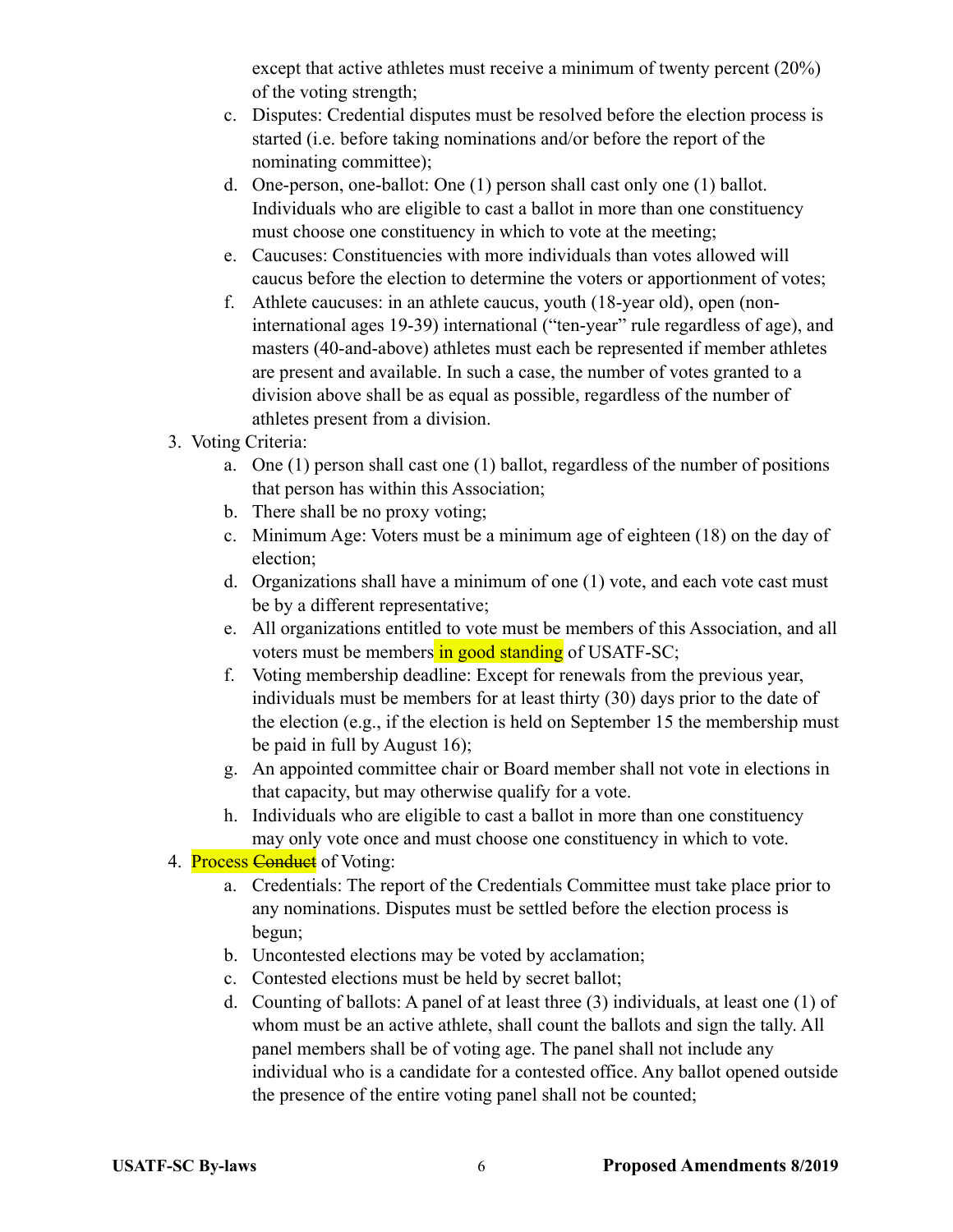e. Consultation: The panel may consult with this Association's president, secretary, or parliamentarian—so long as they are not candidates for offices- on procedural matters.

## **ARTICLE 10**

## **ELECTIONS**

- A. Election of officers of this Association shall be held in even numbered years at the Annual Meeting. Terms of office shall commence on the day of election.
- B Eligibility to run for office: At the time of their nomination, or appointment, all candidates for President, 1st Vice-President, 2nd Vice-President, Treasurer, Secretary and/ or committee chairs of USATF-SC must meet all and every one of the following requirements:
	- Be at least 18 years of age (at the start of the term of office)
- **3/4/6**
- Be a member in good standing of USATF-SC • Be USATF 3-Step Compliant
- Have passed a current background check
- Have passed a current Safe Sport Course
- Never have been the subject of a successful recall from a position with USATF-**SC**
- C. Vacancies: All vacancies except for the office of the president shall be filled by temporary appointment by the president. The appointment shall be effective immediately, and continue until the next Annual Meeting at which time a special election shall be held to fill the unexpired term.
- D. Majority requirement: The officers of this Association must be elected by a majority of the voting strength of the ballots cast. When there are more than two candidates running for an office (a plurality vote), and no individual receives more than fifty percent (50%) of the voting strength, a run-off election shall be held between the two candidates receiving the most votes.
- E. Election protests: Protests may only be made after the election process is concluded. Except as indicated below, USATF Regulation 21 shall apply to election disputes:
	- 1. Panel composition: An NABR panel from a different USATF Association shall be appointed to conduct the hearing. All hearings shall be by conference call. The procedures in Regulation 21 shall apply.
	- 2. Invalidation: The NABR panel shall invalidate an election if it is found that one or more infractions occurred that were likely to have changed the outcome of an election.
	- 3. Further action: The NABR panel may recommend changes for future elections in this Association.

## **ARTICLE 11**

## OFFICERS OF THE ASSOCIATION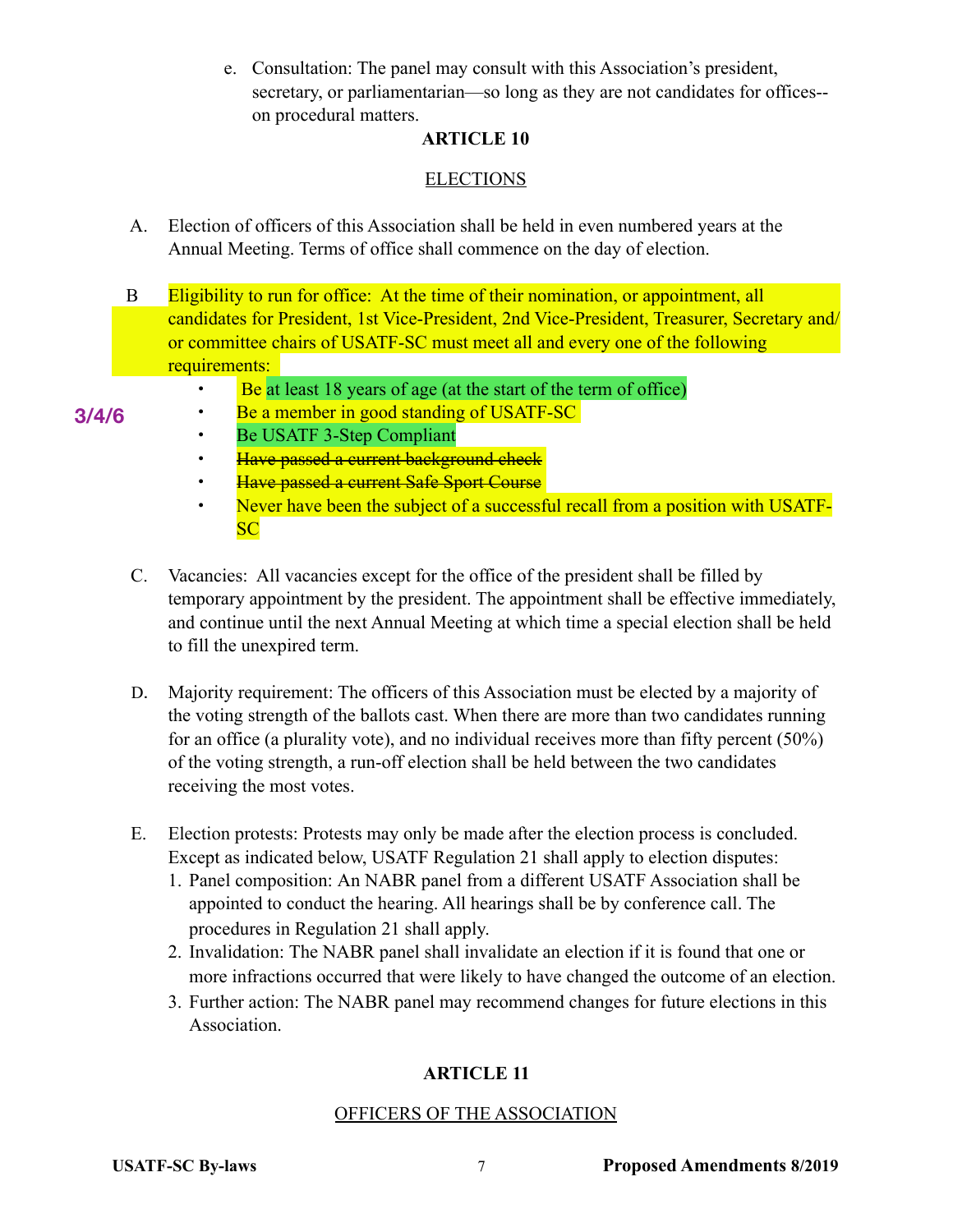- A. The Officers of this Association shall be the:
	- 1. President
	- 2. 1st Vice President
	- 3. 2nd Vice President
	- 4. Treasurer
	- 5. Secretary

**6**

B. Term of Office: Each Officer shall serve for a term of two (2) years. There shall be no established order of succession to any office. No person may contest for more than one (1) officer position during an election. A person shall not hold the office of President and

 any other officer or chair position. All officers must be USATF 3-Step Compliant and must remain USATF 3-Step Compliant throughout their term.

 C. Vacancy in the Office of President: Upon a vacancy, the 1st Vice President shall call a special meeting of this Association with sixty (60) days of such vacancy and serve as Acting President until the new President is elected. The Acting President shall have full force of that office.

## **ARTICLE 12**

## DUTIES OF THE OFFICERS

- A. PRESIDENT: Shall call and preside at all meetings of this Association, appoint all committee chairpersons and be an ex-officio member of all committees. The President shall, with the Secretary of this Association, execute all legal documents in the name of the corporation, shall manage and supervise the affairs of this Association.
- B. VICE-PRESIDENTS: Shall perform such duties as the President shall assign. In the temporary absence of the President, the 1st Vice-President shall preside at meetings.
- C. TREASURER: Shall:
	- 1. Keep or cause to be kept a correct and complete record of account showing the financial condition of this Association;
	- 2. Maintain custody and control of the bank accounts and other financial assets of this Association, its committees, and its subcommittees, and other valuables which come into the possession of this Association;
	- 3. Deposit all funds of this Association into depositories that are designate under Article 17B;
	- 4. Furnish at all meeting and when requested by the President or financial committee, a timely statement of the financial condition of this Association,;
	- 5. Furnish all financial records to allow an annual audit of accounts at least thirty (30) days prior to the annual meeting. Such records shall be complete and timely so as to allow for an audit based on generally accepted accounting principles;
	- 6. Turn over to the incoming treasurer all records, receipts, invoices, check books(s), bank statements and cancelled checks, and execute whatever bank documents are required to turn over the bank account(s) without delay;
	- 7. Perform all other duties not specifically mentioned that pertain to the Office of Treasurer;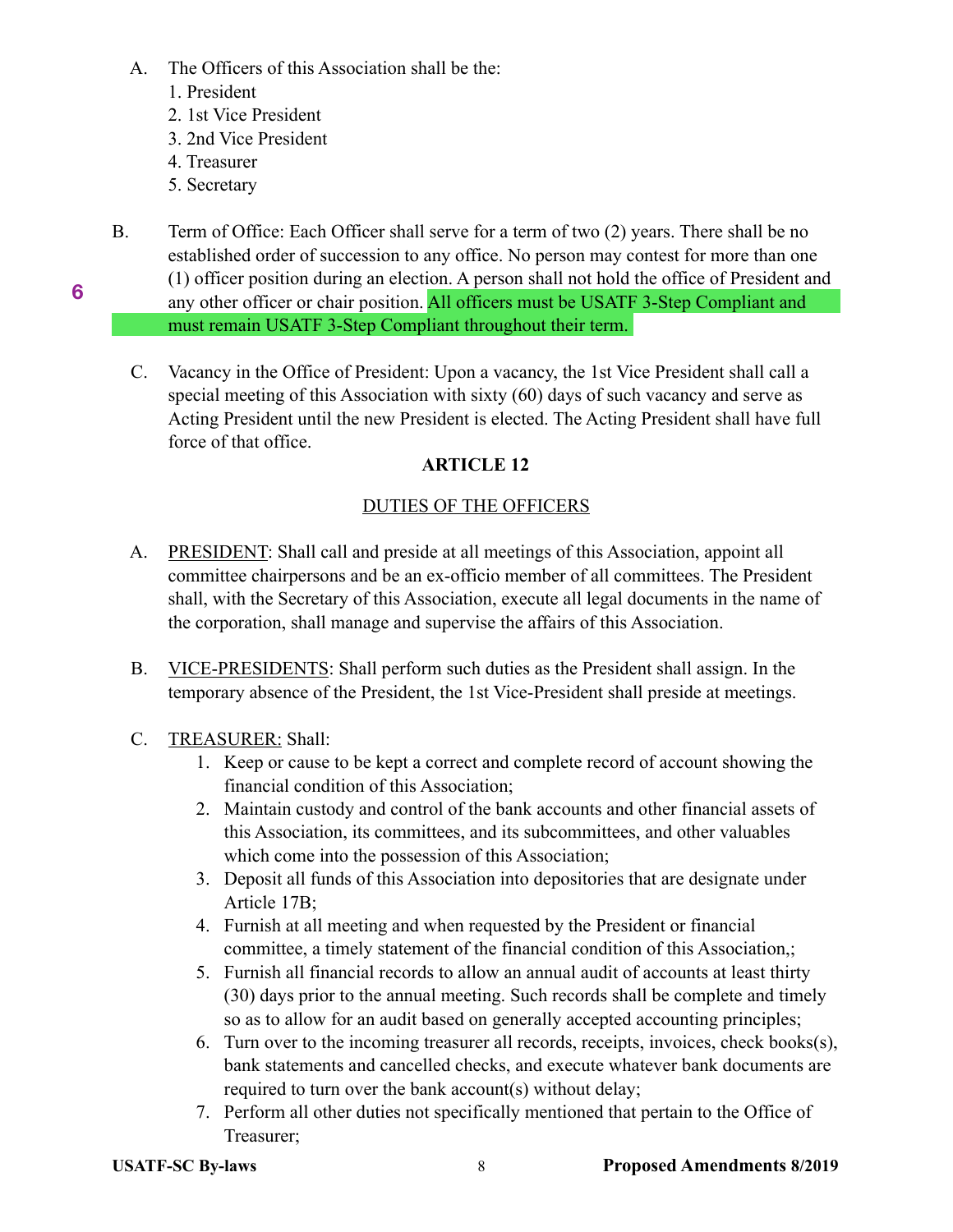- 8. Handle all requests and funds associated with sanctioned events.
- D. SECRETARY: The secretary shall keep or cause to be kept all records of this Association and all minutes of the regular and special meetings of this Association. The secretary shall keep all correspondence, articles of incorporation, amended article of incorporation, corporate kit and seal and a copy, in chronological order of all approved as corrected or read minutes of the meetings held. Such records shall be in a safe keeping and turned over to the incoming secretary. The secretary shall perform all other duties normally associated with the office.
- E. Conflict of interest: Any individual representing this Association, or who has a financial arrangement with this Association, or who is an employee of this Association, or who is a member of any of this Association's committees, shall not participate in evaluating or approving any contract with a supplier to furnish goods or provide services to this Association, if that individual directly or indirectly benefits financially, or otherwise receives any form of compensation from, or has any interest in, any supplier under consideration.

#### **COMMITTEES**

A. The Standing Committees of this Association shall be:

 Standing Sport: Cross Country Men's Track and Field Women's Track and Field Men's Long Distance and Road Running Women's Long Distance and Road Running Mountain, Ultra & Trail Open & Masters' Track and Field Open & Masters' Long Distance and Road Running Race Walking Youth Athletics

**5**

 Standing Administrative: **Officials**  Records Financial Member Services Athletics for the Disabled Athletes Advisory Coaches Education Communication **Volunteers**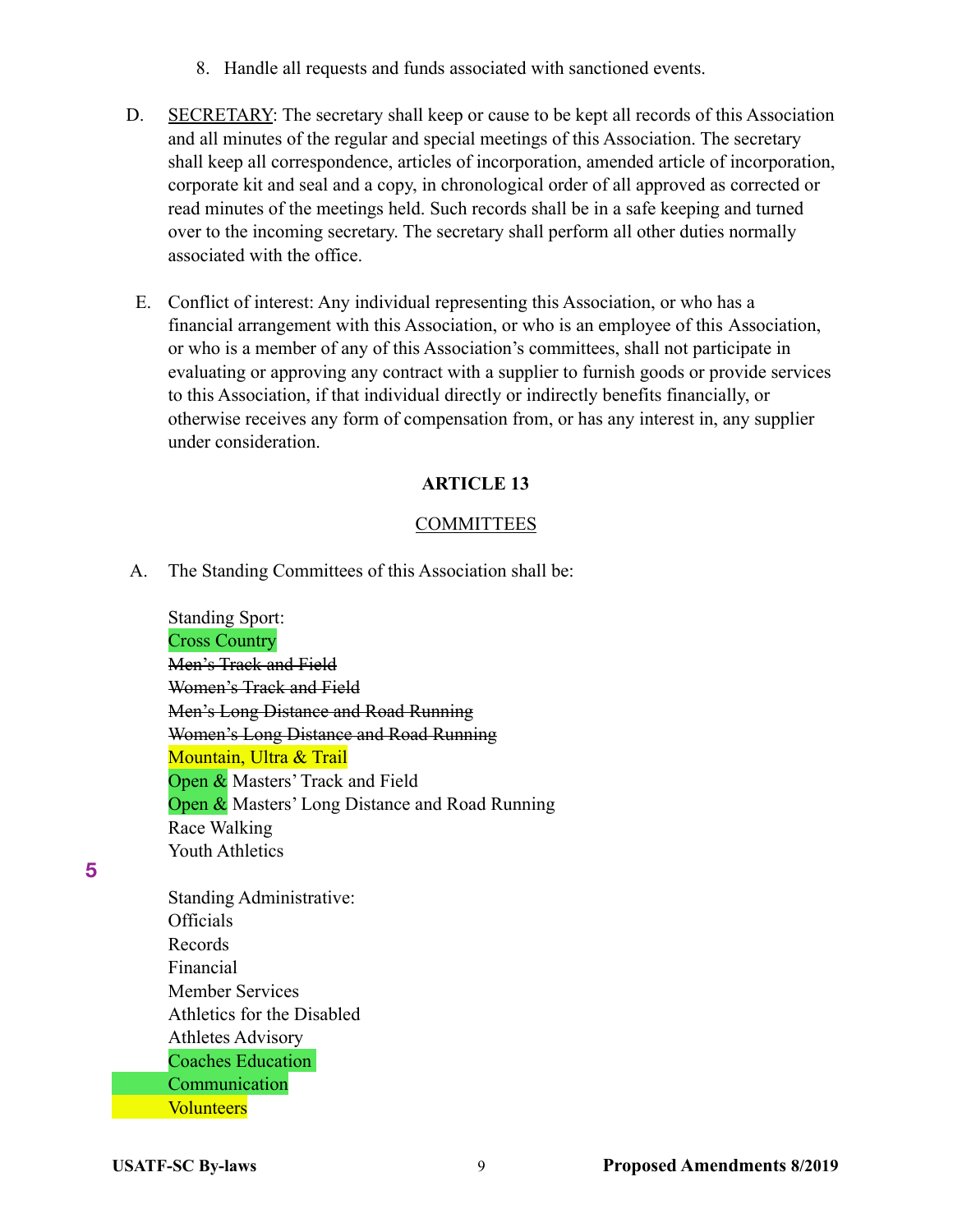- B. Ad Hoc Committees: The President may appoint such committees as needed for proper operation of this Association.
- C. 1. All committee chairpersons, whether elected or appointed by the President, **must meet** the eligibility requirements of Article 10B of these Bylaws. be at least eighteen (18) years of age and members of this Association. Chairs shall be elected or appointed for specific terms which are determined prior to voting for or appointment to the position.
	- 2. When requested by two (2) or more member organizations of this Association, sports committee chairs shall be elected. When the sports chair is elected, the election shall take place at a meeting, which is held separately from the general elections, either by time or location, and at a minimum shall be advertised to all member organizations in this Association active in the discipline. The election may take place at the posted time on the same date and at the same location, immediately following the general election.
- D. Committee members: shall be appointed by the committee chairperson with the approval of the President. All committees, subcommittees, or other appointed or elected bodies of this Association shall consist of at least twenty percent (20%) active athletes.
- E. Collection of dues/fees: Association committees that collect dues and fees during a given month shall, by the 10th day of the following month, send to this Association Treasurer a transmittal report along with all dues and fees collected for each sports organization and individual member. No committee may take any offsets, credits, or other deduction against any dues or fees collected by it and due to USATF-SC for any reason. All committee chairpersons shall keep or cause to be kept records of any financial transactions relating to the functions of their committee. Such records shall be in their safe keeping and turned over to the incoming committee chairperson.

## STANDING SPORT COMMITTEES

- A. Duties of each Sport Committee:
	- 1. Have jurisdiction over National, Regional, Sectional and Association championships held within the State of South Carolina to the extent that such is delegated by the USATF.
	- 2. Award championship events to venues within the jurisdiction of that committee.
	- 3. Have the authority to reject entries if objectionable, at any championship.
	- 4. Approve officials for championships involving its sport.
	- 5. Promote and develop activities related to its sport.

## **ARTICLE 15**

## STANDING ADMINISTRATIVE COMMITTEES

- A. Officials Committee:
	- 1. Shall be responsible to train, certify and generally supervise officials within this Association, consistent with the rules, procedures and directive of the USATF.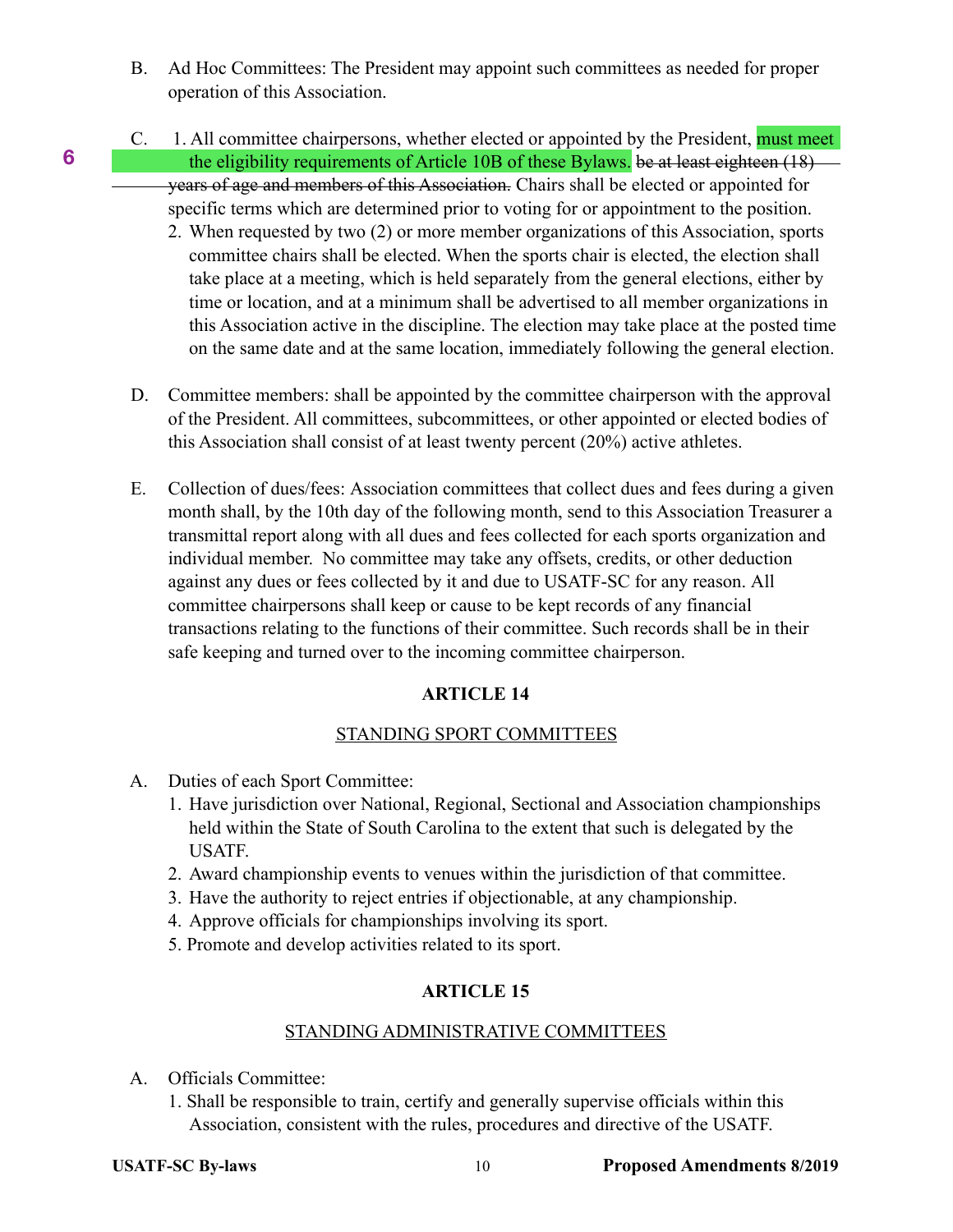- 2. It shall be the duty of the Officials Committee to develop, maintain and facilitate instructional programs to develop and improve the skills of all officials and pre officials; (2) certify Association level officials; (3) recommend to the USATF candidates for Nationals and Master Official designations; and (4) encourage member clubs and organizations to promote a program to recruit and train officials; and (5) track the background check and safesport training of all officials within this Association.
- B. Records Committee:
	- 1. The committee shall investigate and indicate its approval or rejection for every performance submitted for record approval.
	- 2. Shall require that all applications be submitted on a USATF approved form and contain all pertinent information.
- C. Financial Committee:
	- 1. Shall be composed of at least three (3) persons, one (1) of whom shall be designated by the President as chairperson and one (1) shall be recording secretary. A record of all meetings of the committee shall be kept by the recording secretary and a copy shall be sent to the President and one to the Treasurer.
	- 2. Shall review each request for expenditure of funds in excess of five hundred dollars (\$500.00). If approved, a voucher shall be issued to the Treasurer authorizing such. If disapproved, a letter of explanation shall be forwarded to the originator of the request.
	- 3. Audit or cause to be audited the accounts of this Association. Unless signed by a CPA at least three (3) members of the Financial Committee shall sign and certify the annual audit. Such audit shall be accomplished prior to the annual meeting of this Association for presentation to the membership.
- D. Member Services Committee (Membership Chair)
	- 1. Shall collect or cause to be collected all memberships for individual and clubs within this Association and provide liaison with the USATF National Office in all matters of membership, including reporting and disbursement benefits.
	- 2. Perform all duties and collect all funds associated with the registration of individual and clubs.
	- 3. Process sanction application in accordance with the Bylaws and Regulations and keep records of all such sanction reports.
	- 4. Be responsible for sanction application supplies and registration cards as well as validation stamps.
	- 5. Provide a monthly report to the Treasurer regarding all funds received for USATF-SC and keep an accurate record of all deposits as required in Article 13E of these Bylaws.
	- 6. Maintain contact with USATF to keep current on changes and other information and disseminate the information to this Association membership as directed.
	- 7. Keep all records and receipts on all expenditures regarding the Membership Chair's business and submit all receipts to the Treasurer for record keeping.

## SANCTIONS FOR AMATEUR ATHLETIC EVENTS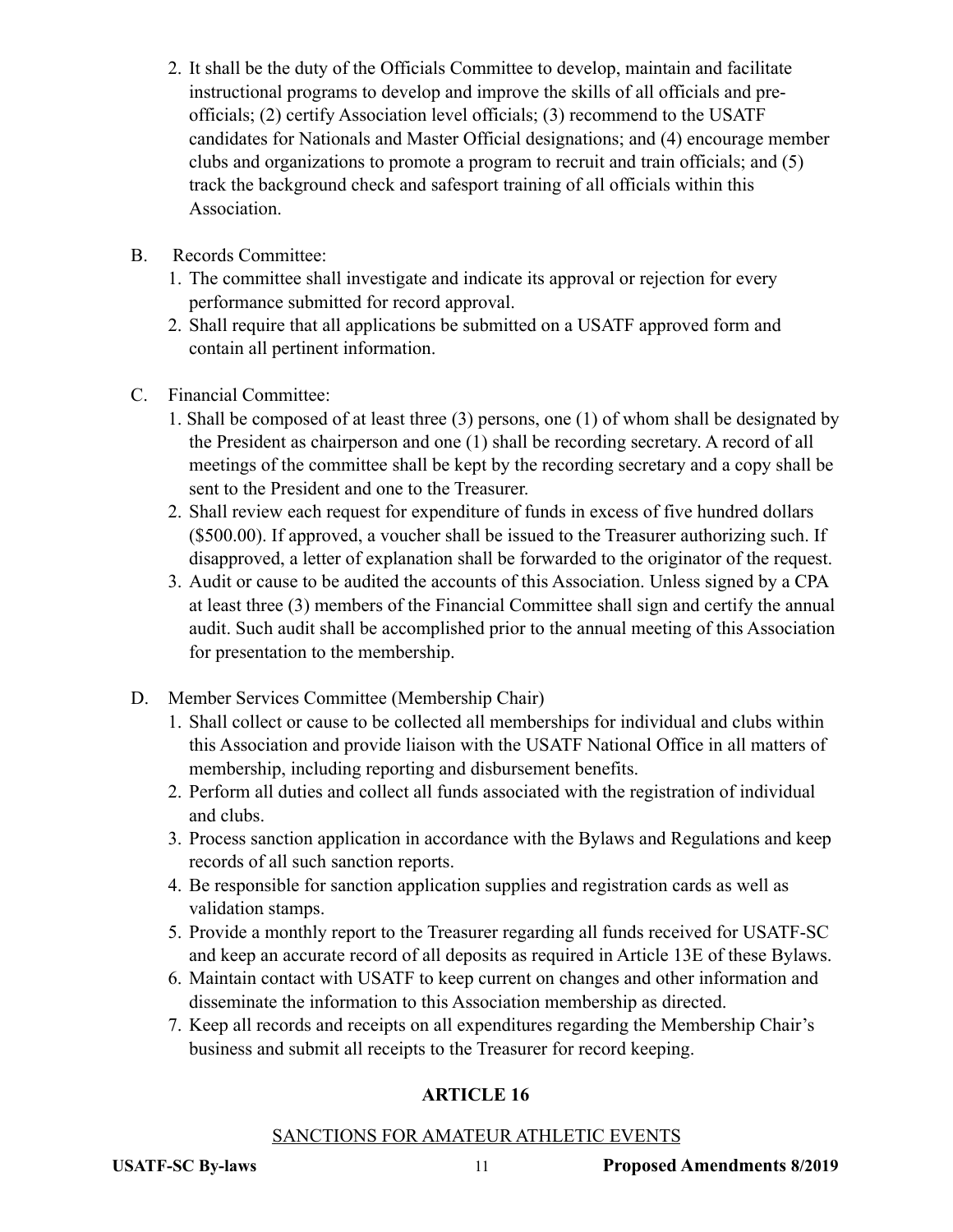A. This Association shall have authority to grant sanctions to sports organizations or persons wishing to hold athletic competition in athletics that are not international in nature, with the State of South Carolina. The Membership Chair of this Association shall promptly grant a sanction request by a sports organization or person(s), provided that all the requirements of USATF Operating Regulation 23 have been satisfied. The Membership Chair may deny requests if it is determined by clear and convincing evidence that the proposed event would be detrimental to the sport, this Association or USATF. The decision to deny may be appealed to the USATF.

## **ARTICLE 17**

## FISCAL AND LEGAL MATTERS

- A. Fiscal Year: the fiscal year of this Association shall be September 1 to August 31.
- B. Depositories: This Association shall, by action of the President, Secretary and Treasurer, designate depositories for funds, property, and assets belonging to or under the control of this Association.
- C. Signatories: Funds in excess of five hundred dollars (\$500.00) may be withdrawn only by voucher check upon the signatures of the President and Treasurer. For funds of less than five hundred dollars (\$500.00), only the signature of the President or Treasurer is required.
- D. Bonding: Corporate fidelity bonds shall be obtained at the expense of this Association in a form and amount as approved by the Financial Committee, indemnifying this Association against all losses resulting from infidelity, defalcation, or misappropriation by officers or agents of funds, property, or assets owned by or under the control of this Association.

## **ARTICLE 18**

## RECALL

 A. Upon the petition of ten (10) voting delegates, a vote may be taken for the removal from office of any elected officials of this Association at a regular or special meeting, notice of which shall be included with the notice of meeting. A two-thirds (2/3rd) vote of those members present and voting is required for removal.

## **ARTICLE 19**

## STANDING RULES

 A. In order to regulate the affairs of the Association, standing rules may be adopted. Such rules shall not alter in any way these By-laws, but may serve to establish time and place of regular meetings, determine athlete eligibility, regulate championship meets, specify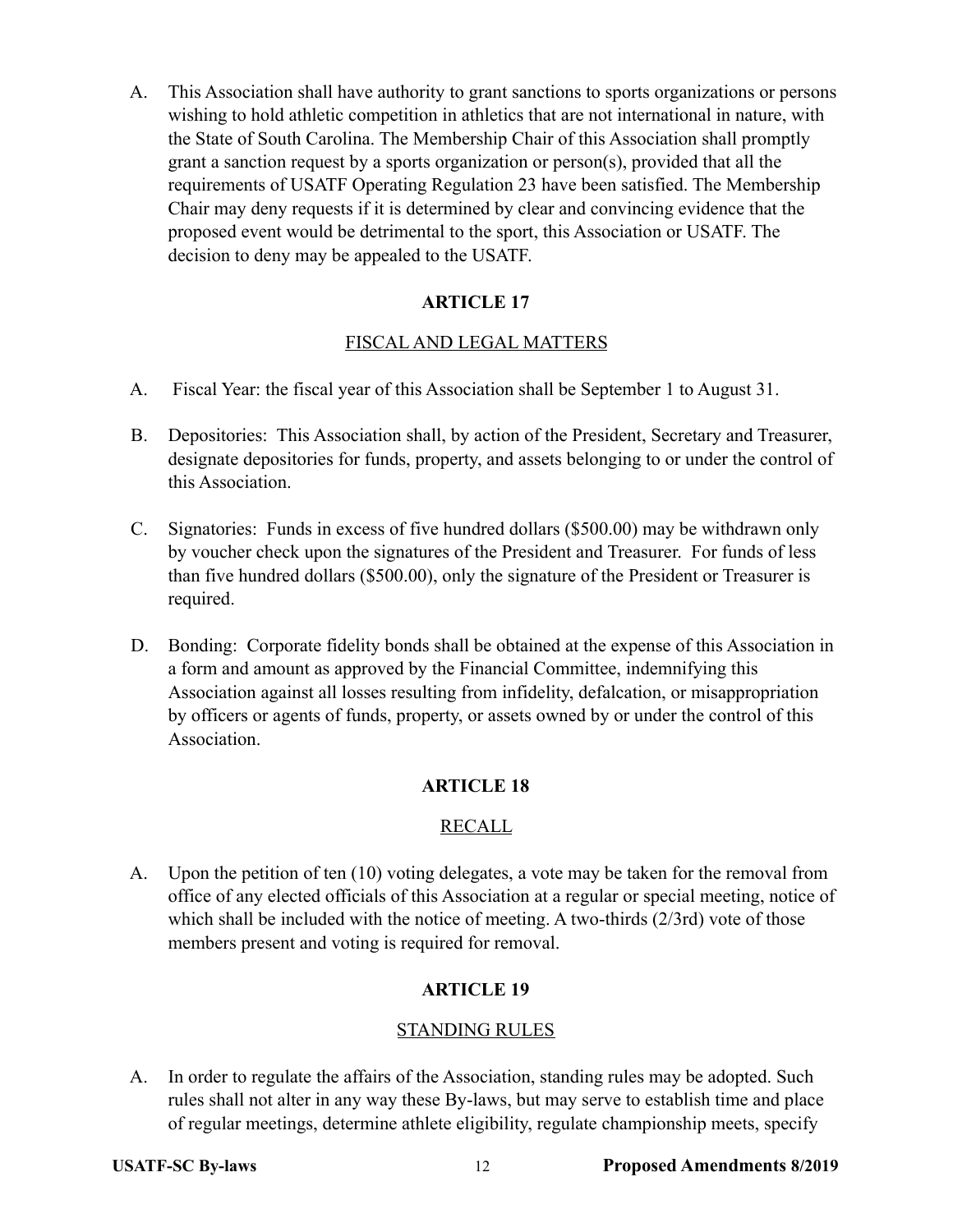records handling, establish criteria for voting delegates, selection of delegates to the National USATF convention, and other administrative procedure. The standing rules may be amended at any regular or special meeting without prior notice and with a simple majority vote.

## **ARTICLE 20**

#### **AMENDMENTS**

- A. These Bylaws may be amended at any meeting of this Association by a two-thirds (2/3rd) majority vote of the members voting, provided that notice of the proposed amendment(s) has been included with the notice of meeting at least thirty (30) days prior to the date of the meeting.
- B. Amendments may be proposed by the President, or a petition of ten (10) voting delegates.

### **ARTICLE 21**

#### MANDATORY ADOPTION

- A. This Association shall adopt without process any additions to these Bylaws that are made mandatory by USATF, USOC, or the US Center for Safe Sports. Such amendments shall be attached to these Bylaws and be effective from the date of attachment.
- B. In the event that any United States law or statute becomes law which alters the minimum voting strength of any constituency on the board of the United States Olympic Committee or any future organization replacing the United States Olympic Committee, USATF-SC shall immediately adopt the same minimum voting strength(s) for that constituency or constituencies affected by said law or statute. The remaining voting strength shall be divided equally amongst those constituencies for which no minimum voting strength is defined.
- C Any mandatory changes to these Bylaws shall be adopted immediately and without further action and shall be memorialized by way of republishing the revised Bylaws of USATF-SC in a reasonably timely manner.

#### **ARTICLE 22**

#### SAVING CLAUSE

 A. Failure of literal compliance with the provision of these Bylaws in respect to dates and times of notice, or the sending or receipt of same, or errors in phraseology of notice of proposals which, in the judgment of the members at meeting do not cause substantial injury to the rights of the members, shall not invalidate the actions or proceeding of the members at any meetings.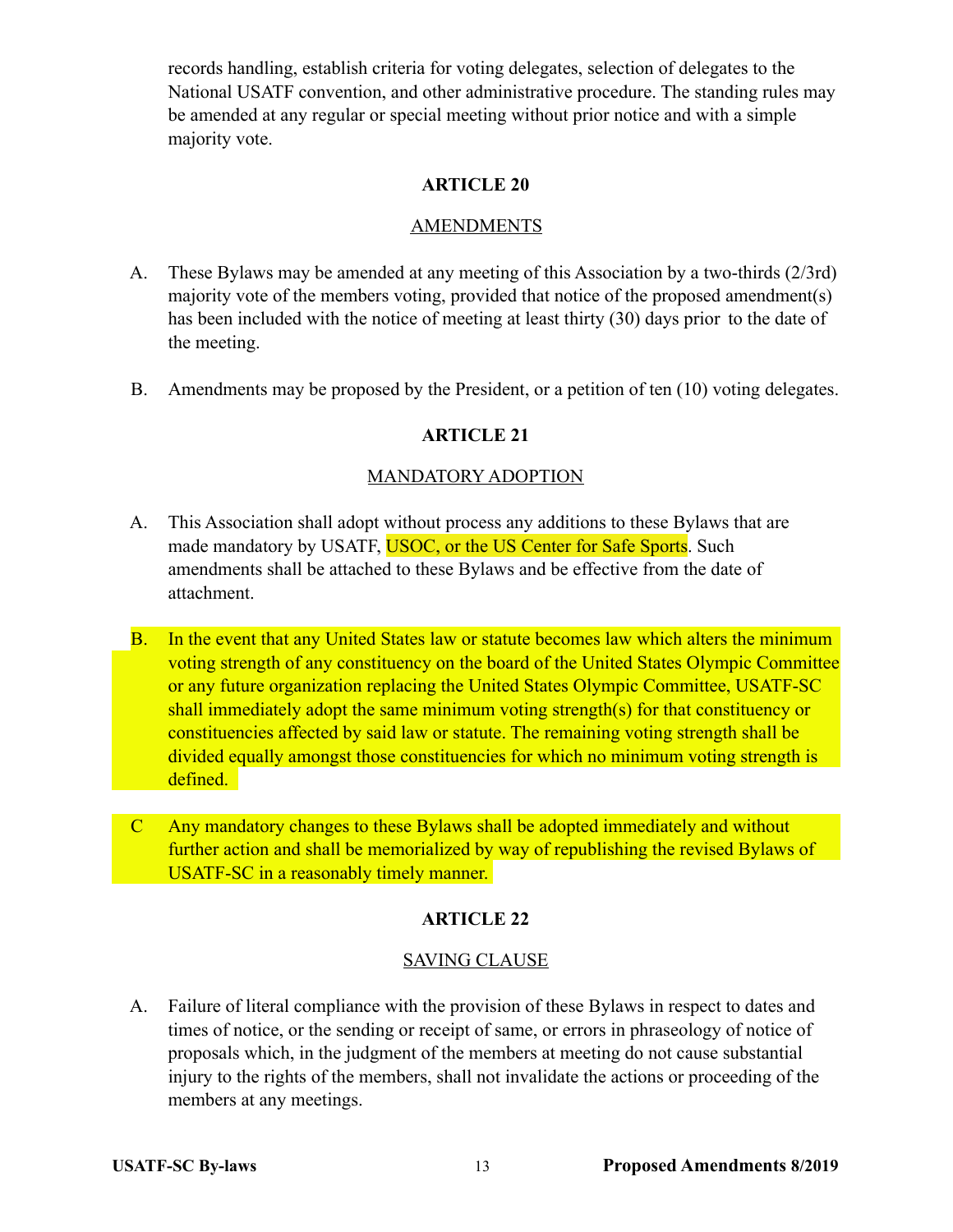### **DISSOLUTION**

 A. In the event that this Association surrenders its charter and ceases to operate in the State of South Carolina, it will transfer its assets to USATF within the requirements of Section 501(c)(3) of the Internal Revenue Code.

## **ARTICLE 24**

## REDRESS OF GRIEVANCES

 A. A grievance may be any matter within the cognizance of USATF South Carolina as described in Standing Rule No. 5 Formal Grievances and Disciplinary Procedures. Grievances shall be filed and administered in accordance with Standing Rule No. 5.

**End of USATFSC Bylaws**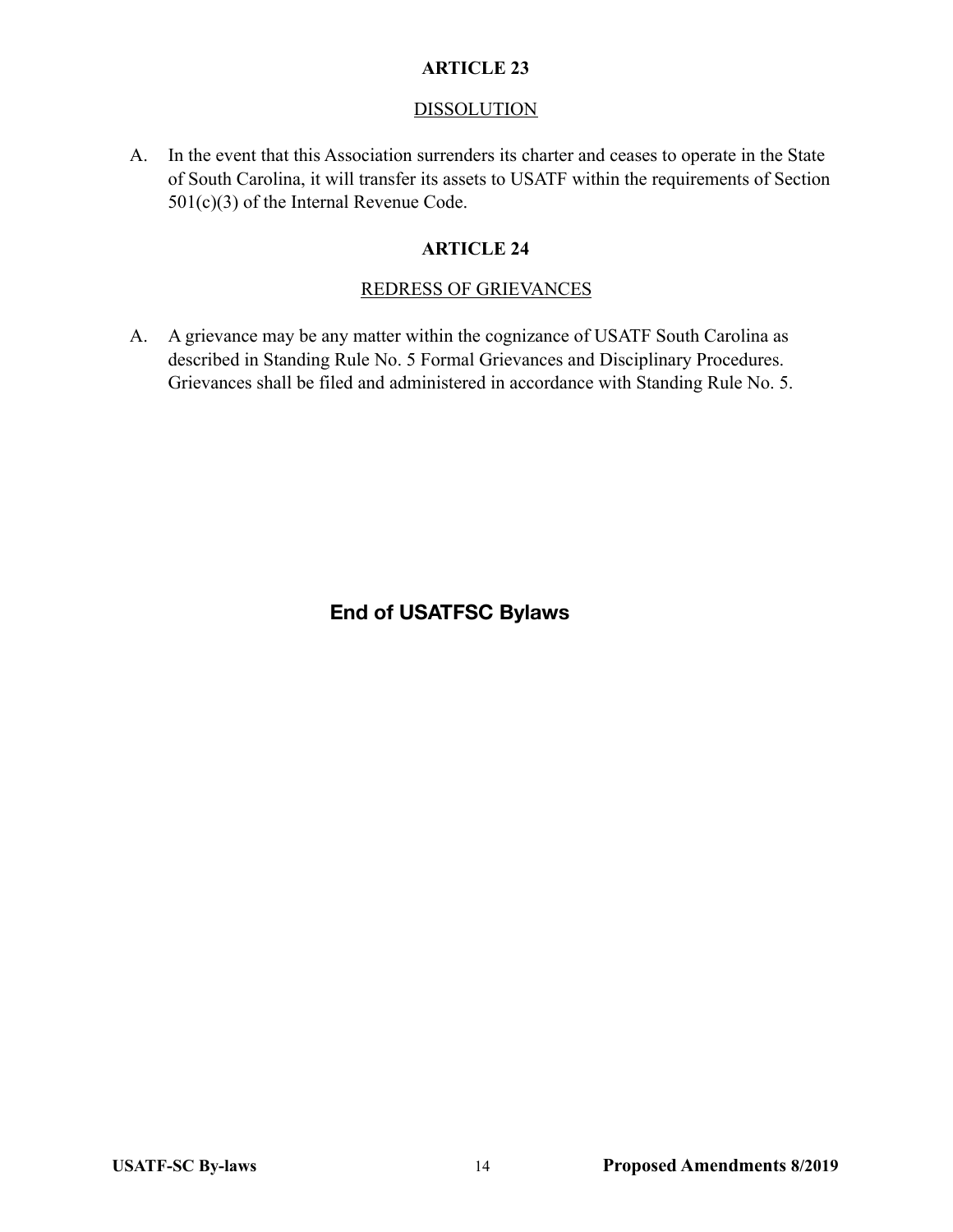

# **The South Carolina Association Annual meeting and Bylaw changes**

**AEC Southeast** <aecsoutheast@usatf.org> Tue, Aug 27, 2019 at 1:58 PM

To: "President@southcarolina.usatf.net" <President@southcarolina.usatf.net>, USATF South Carolina Secretary <Secretary@southcarolina.usatf.org>

Cc: AEC Chair <aecchair@usatf.org>, Norman Wain <norman.wain@usatf.org>, Scott Erwin <srerwinlaw@aol.com>, "larsenrod@aol.com" <larsenrod@aol.com>, John Blackburn <john@speedfish.com>

## Bryan and Susan,

Thank you for including me in your meeting notice. I see that you are looking at making some bylaw changes. I took a look at your changes and have a few suggestions, take them for what you are paying for them.

Art. 7 Meeting of this Association Sec 3. I am concerned about the word "shall" in the second line. What if the website is down or the webmaster is unavailable to post them?

**A big problem** is Art. 9 Voting Sec A, 1 b and c. [Nominations have to be allowed from the floor if voting is in person.] See the USATF 2019 Governance manual page 52, Regulation 7 Association Matters, G. Association Bylaws, 4. Nominating process, b. In-person meeting nominations: "Nominations must be allowed from the floor at an in-person election meeting."

Art. 9 Voting Sec A. 1 c, I would either move the sentence "A candidate must be a member in good standing of this Association and at least eighteen (18) years of age at the start of the term of office)." to be with the bullet points in Art. 10 Elections Sec B OR add the bullet points from Art. 10 Sec B to Art. 9 Sec A 1c." They could be in both places, just be consistent in what the requirements are.

Art 10 Elections Sec B the second bullet point I would change it to

Have passed a current USATF background check (Your way a teacher, etc. has a current background check)

a question should you put a time limit like

• Have passed a current USATF background check within the past 12 (or 18 your choice) months. The original way someone could not have a current background check the day after the election.

## Art 13 Committees Sec A

It is OK to not have it but what about Cross country, since you are required to have cross country championships as a part of the accreditation process.

Art 13 Committees Sec C 1. After the first sentence I would add the four bullet points from Art 10 Elections Sec B so all leadership is what is being referred to as "Three Step compliant."

Thanks again,

Rod Larsen *Executive Vice President & Officials Chair USATF Florida Association Southeast Regional representative National Associations Committee*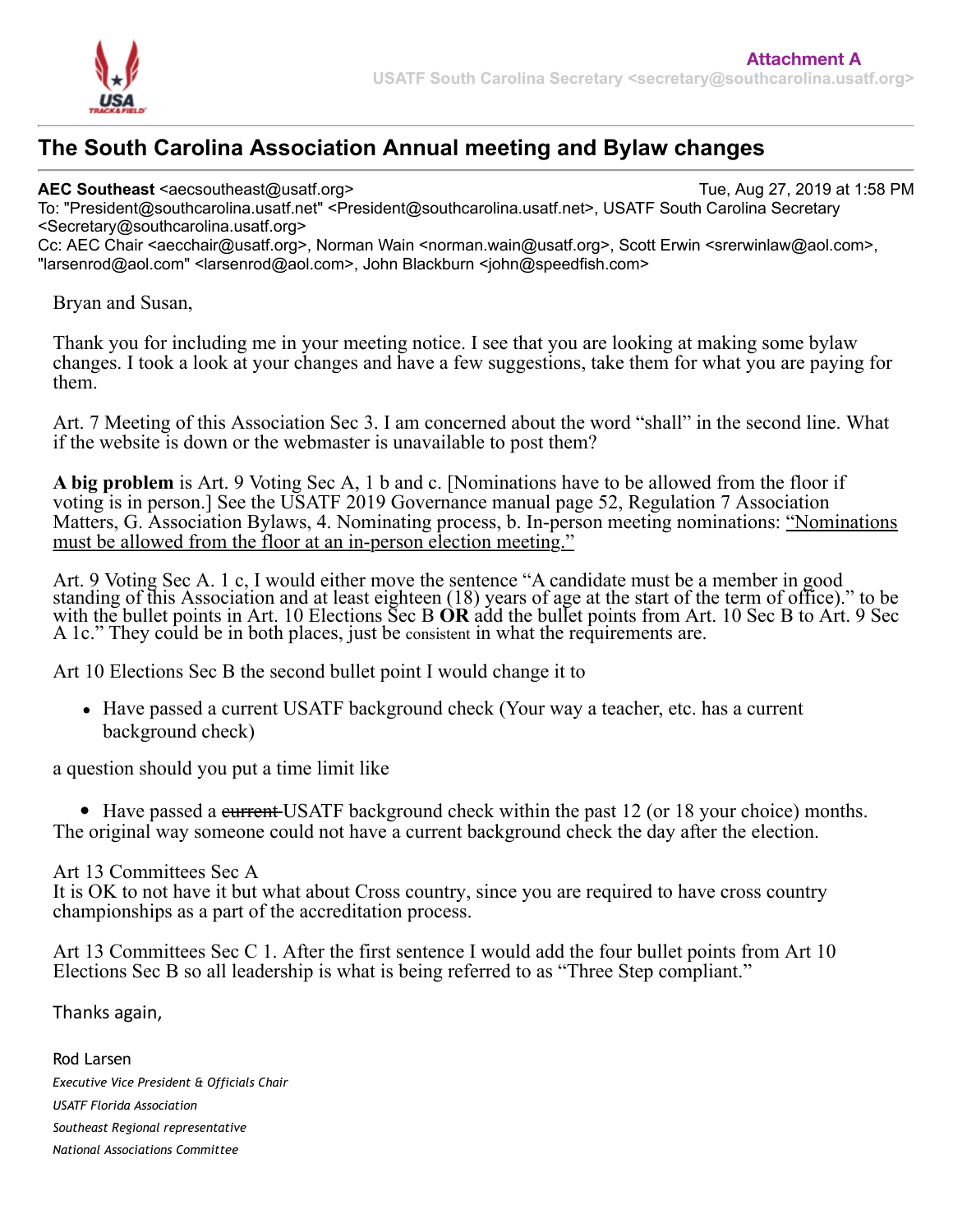

# **Bylaw Amendments**

**Linda Ellis** <lellis7354@aol.com> Tue, Aug 27, 2019 at 4:52 PM To: secretary@southcarolina.usatf.org, president@southcarolina.usatf.org, vicepresident2@southcarolina.usatf.org, treasurer@southcarolina.usatf.org

Cc: aecchair@usatf.org, aecsoutheast@usatf.org, john@speedfish.com

Good afternoon,

I read through the bylaw amendments and prior to the meeting there are some corrections that need to be made. Article 7 item 3 , USATF in person meetings allow for nominations from the floor. It is important that we align our Association bylaws with the National Governance Manual and not contradict it.

Article 2. Item 5 is vague in that you make no provisions for the person or persons in question making an honest effort to reimburse the Association. How are the "not in good standing" members notified and who decides? People who owe the Association money should be a legal matter not a bylaw amendment. Adding this item now is for moving forward. The amendment wasn't in place at the time so you cannot retroactively block a person based on anything prior to 2019 if the amendment does pass. These amendments are for moving forward not for what you say happened in the past.

One last item to clarify on the counting of the ballots. Each constituency is entitled to 20 votes/20%. If Athletes bring 10 people, they only get 10 votes. If membership brings 25 people, they only get 20 votes. There are no adjustments made if athletes bring less than their 20 votes or if membership has more than 20 voters. Unless members qualify in another category, they will need to determine who will vote under the overage category.

Please confer with the Associations Chair for any clarification. He is also copied on this email.

Best regards,

Linda Ellis USATF South Carolina Coach/Official/Member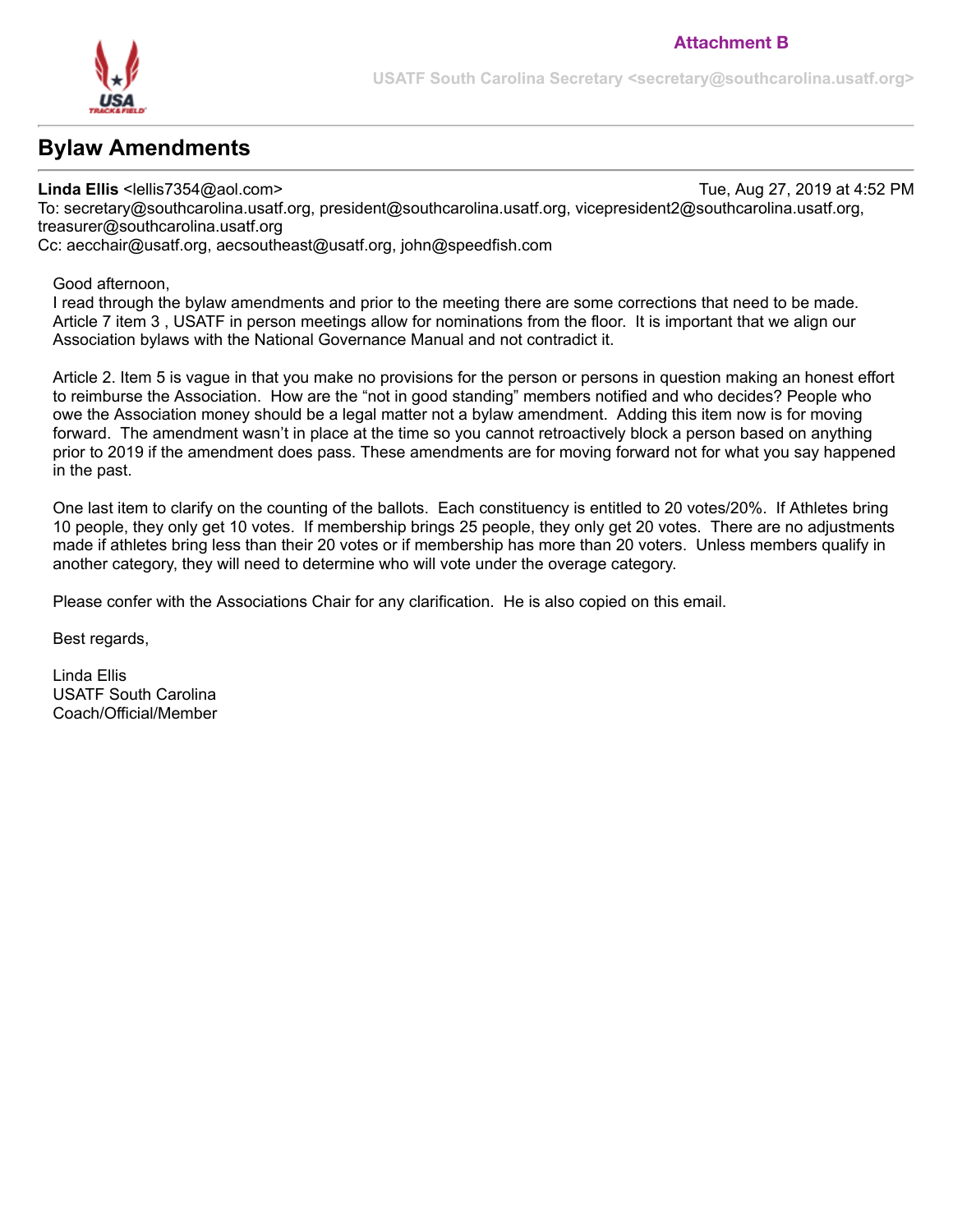# **Final and Written Decision of the Panel in the South Carolina Association of USATF grievance entitled Ellis v. Jordan**

This is the final and written decision of the Panel in the South Carolina Association of USATF grievance entitled Ellis v. Jordan memorializing the oral decision announced on November 19, 2018, in Columbia, SC and is written to accord with USATF-SC standing rule 5 K. The Panel have considered the results of the USATF SC 2018 election and, specifically, whether error occurred in the elections of President and Second Vice President, Mr. Brian Jordan and Mr. Steve Mullaney, respectively.

This case came to the panel by way of a grievance filed by Linda Ellis, as plaintiff, against Brian Jordan, as Defendant, following the USATF South Carolina's 2018 election. Ellis' complaint was that the votes were not counted properly and, as a result, the wrong candidates were named President and 2nd Vice President.

Jurisdiction for this matter is properly before this panel. At a pre-hearing conference, procedural matters were discussed, including who carried the burden of proof, the standard, the standard for admissibility of evidence, the order of proceedings, and further procedural matters. Two items specifically discussed pretrial were (1) that the plaintiff carried the burden of proving her claim that the election votes were improperly counted and the wrong parties installed as officers, and (2) the manner in which the hearing would take place (opening arguments by both parties, presentation of evidence by the Plaintiff, then by the Defense (if any), and so forth). The burden of proof was the preponderance of the evidence standard. In terms of evidence, the standard to be applied was a relaxed standard consistent with the South Carolina rules of Evidence, as relaxed for administrative hearings.

Pretrial the parties were instructed that opening and closing statements were not evidence, but allowed. Both parties gave opening arguments. Following the opening arguments, the Plaintiff was given the opportunity to present her case. In this regard, the plaintiff failed. The Plaintiff provided no evidence to support her claim. Specifically, the Plaintiff called no witnesses, and introduced no exhibits, testimony, documentary, or other evidence.

Plaintiff's failure to introduce evidence even a modicum of evidence to support her claim results in the claim failing.

Short Analysis: To prevail the Plaintiff had to show a wrong and that the accused Defendant was responsible for the wrong. The Plaintiff did not show a wrong. The Plaintiff further did not show the Defendant was a participant in the alleged wrong. Either of these failures alone gives sufficient cause to deny her claims. On appeal, it should be acknowledged the panel considered and ruled on each of the two elements separately and found insufficient evidence on either.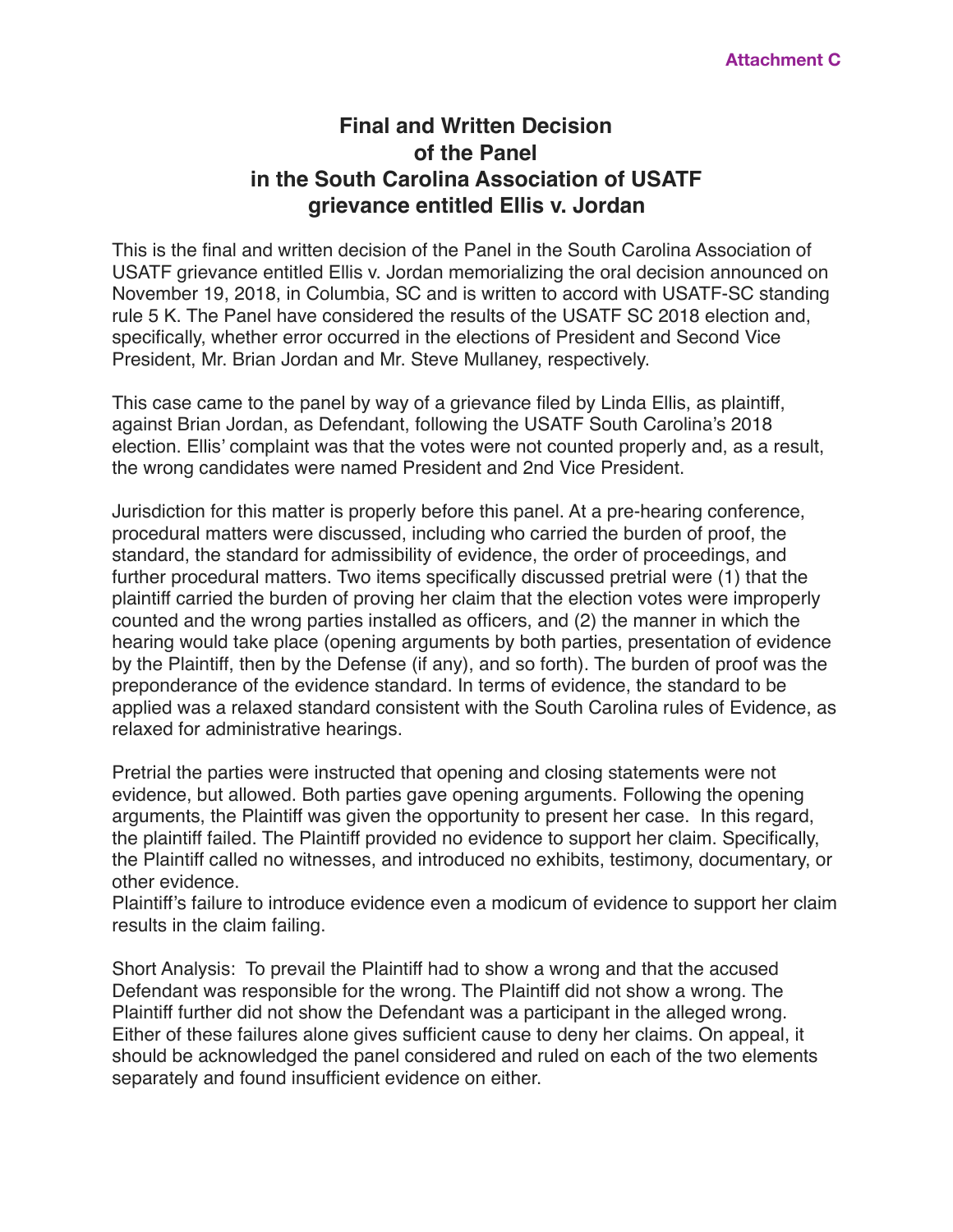Ruling:

The USATF-SC panel hearing the Ellis versus Jordan grievance rule in favor of Jordan on all claims. This panel rules unanimously that there is no evidence that Jordan violated USATF-SC Article 9 Rule A(2) as charged, and there is no evidence that anyone violated Article 9 Rule A(2) with the recount on 8/19/2018 at the Lexington County Library.

As a threshold matter, it appears the Plaintiff named the incorrect party as Defendant. Jordan, who at the time of the election was a candidate, did not participate in the running of or any decision-making pertaining to the election. Jordan, not being involved in the decision-making process, bore no responsibility regarding which candidates prevailed and were named President and Vice President. Because Jordan did not direct, cause, or otherwise participate in a meaningful way in the election, other than his participation as a named candidate, and was not a cause of the outcome, Ellis did not and could not prove her case against him.

The panel also hereby remind the officers of USATF-SC to revise the Association bylaws to comply with USATF Regulation 7.

This decision shall be effective upon the date rendered and not be stayed in the event of an appeal.

Arguments:

- 1. Jordan argued there was no evidence that he or anyone else violated any USATF SC bylaws concerning elections at the recount or at the USATF-SC annual meeting and elections.
- 2. Ellis argued that the USATF-SC election bylaws had been broken because they were not followed as she had been told they should be interpreted. Ellis provided no evidence that any infractions of USATF-SC bylaws occurred that were likely to have changed the outcome of the 2018 USATF-SC Annual elections. Ellis provided no evidence that Jordan played any role in the decision on how the recount would be conducted, and no evidence that Jordan was present at the recount. Ellis provided no evidence of proxy voting nor of absentee voting at the USATF-SC elections in 2018. Ellis provided no evidence of any error being made in the recount process on 8/19/2018.
- 3. USATF-SC Standing Rule 5 J.6 Burden of proof. This requires:
	- a. The burden of proof is upon the complainant to prove by a preponderance of the evidence that conduct described in Standing Rule 5-C-1 or 5-D-1 above has occurred;
	- b. Ellis entered no evidence to support the allegations against Jordan. Ellis declined to call any witnesses and declined to answer questions as a witness when asked to do so herself. Ellis has provided no evidence in support of the claims made in the grievance. Ellis therefore cannot meet the preponderance of evidence burden in USATF-SC standing rule 5.
	- c. Jordan entered the Witness Statement of Ian H. Whatley into evidence and provided Whatley to be examined in front of the panel.